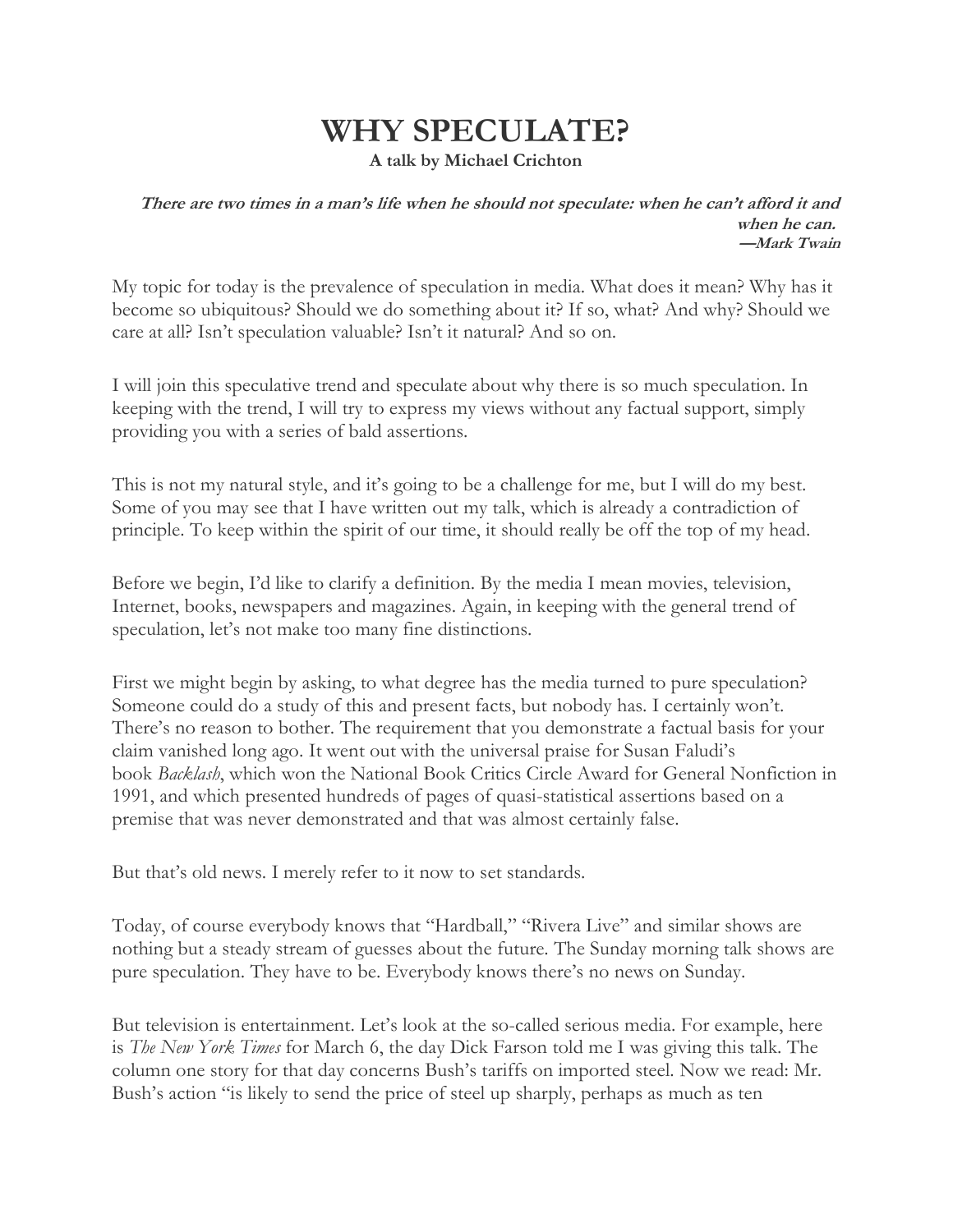percent…" American consumers "will ultimately bear" higher prices. America's allies "would almost certainly challenge" the decision. Their legal case "could take years to litigate in Geneva, is likely to hinge" on thus and such.

Also note the vague and hidden speculation. The Allies' challenge would be "setting the stage for a major trade fight with many of the same countries Mr. Bush is trying to hold together in the fractious coalition against terrorism." In other words, the story speculates that tariffs may rebound against the fight against terrorism.

By now, under the Faludi Standard I have firmly established that media are hopelessly riddled with speculation, and we can go on to consider its ramifications.

You may read this tariff story and think, what's the big deal? The story's not bad. Isn't it reasonable to talk about effects of current events in this way? I answer, absolutely not. Such speculation is a complete waste of time. It's useless. It's bullshit on the front page of the Times.

The reason why it is useless, of course, is that nobody knows what the future holds.

Do we all agree that nobody knows what the future holds? Or do I have to prove it to you? I ask this because there are some well-studied media effects which suggest that simply appearing in media provides credibility. There was a well-known series of excellent studies by Stanford researchers that have shown, for example, that children take media literally. If you show them a bag of popcorn on a television set and ask them what will happen if you turn the TV upside down, the children say the popcorn will fall out of the bag. This result would be amusing if it were confined to children. But the studies show that no one is exempt. All human beings are subject to this media effect, including those of us who think we are self-aware and hip and knowledgeable.

Media carries with it a credibility that is totally undeserved. You have all experienced this, in what I call the Murray Gell-Mann Amnesia effect. (I refer to it by this name because I once discussed it with Murray Gell-Mann, and by dropping a famous name I imply greater importance to myself, and to the effect, than it would otherwise have.)

Briefly stated, the Gell-Mann Amnesia effect is as follows. You open the newspaper to an article on some subject you know well. In Murray's case, physics. In mine, show business. You read the article and see the journalist has absolutely no understanding of either the facts or the issues. Often, the article is so wrong it actually presents the story backward reversing cause and effect. I call these the "wet streets cause rain" stories. Paper's full of them.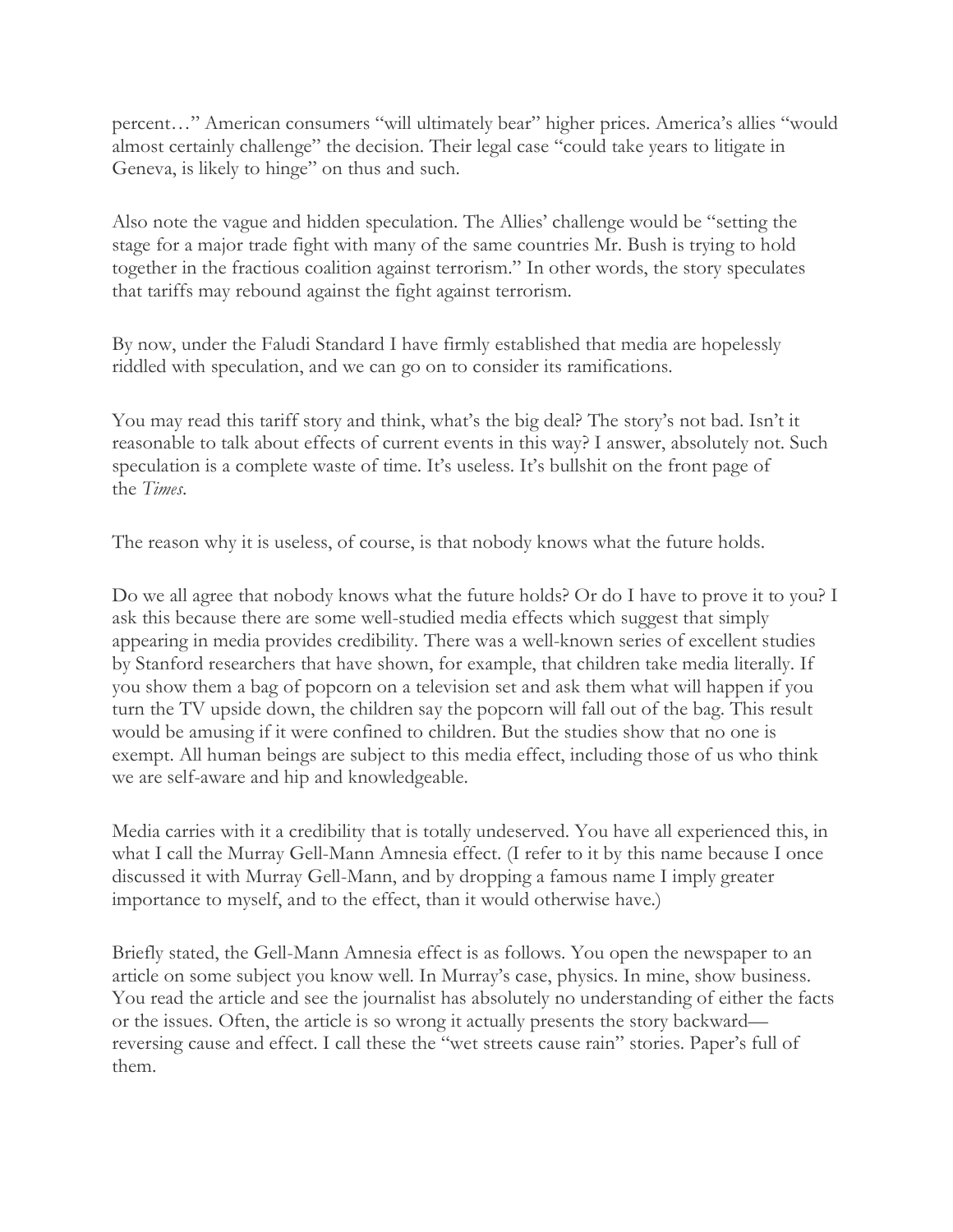In any case, you read with exasperation or amusement the multiple errors in a story, and then turn the page to national or international affairs, and read as if the rest of the newspaper was somehow more accurate about Palestine than the baloney you just read. You turn the page, and forget what you know.

That is the Gell-Mann Amnesia effect. I'd point out it does not operate in other arenas of life. In ordinary life, if somebody consistently exaggerates or lies to you, you soon discount everything they say. In court, there is the legal doctrine of *falsus in uno, falsus in omnibus*, which means untruthful in one part, untruthful in all. But when it comes to the media, we believe against evidence that it is probably worth our time to read other parts of the paper. When, in fact, it almost certainly isn't. The only possible explanation for our behavior is amnesia.

So one problem with speculation is that it piggybacks on the Gell-Mann effect of unwarranted credibility, making the speculation look more useful than it is.

Another issue concerns the sheer volume of speculation. Sheer volume comes to imply a value which is specious. I call this the There-Must-Be-A-Pony effect, from the old joke in which a kid comes down Christmas morning, finds the room filled with horseshit, and claps his hands with delight. His astonished parents ask: why are you so happy? He says, with this much horseshit, there must be a pony.

Because we are confronted by speculation at every turn, in print, on video, on the net, in conversation, we may eventually conclude that it must have value. But it doesn't. Because no matter how many people are speculating, no matter how familiar their faces, how good their makeup and how well they are lit, no matter how many weeks they appear before us in person or in columns, it remains true that none of them knows what the future holds.

Some people secretly believe that the future can be known. They imagine two groups of people that can know the future, and therefore should be listened to. The first is pundits. Since they expound on the future all the time, they must know what they are talking about. Do they? "Brill's Content" used to track the pundit's guesses, and while one or another had an occasional winning streak, over the long haul they did no better than chance. This is what you would expect. Because nobody knows the future.

I want to mention in passing that punditry has undergone a subtle change over the years. In the old days, commentators such as Eric Sevareid spent most of their time putting events in a context, giving a point of view about what had already happened. Telling what they thought was important or irrelevant in the events that had already taken place. This is of course a legitimate function of expertise in every area of human knowledge.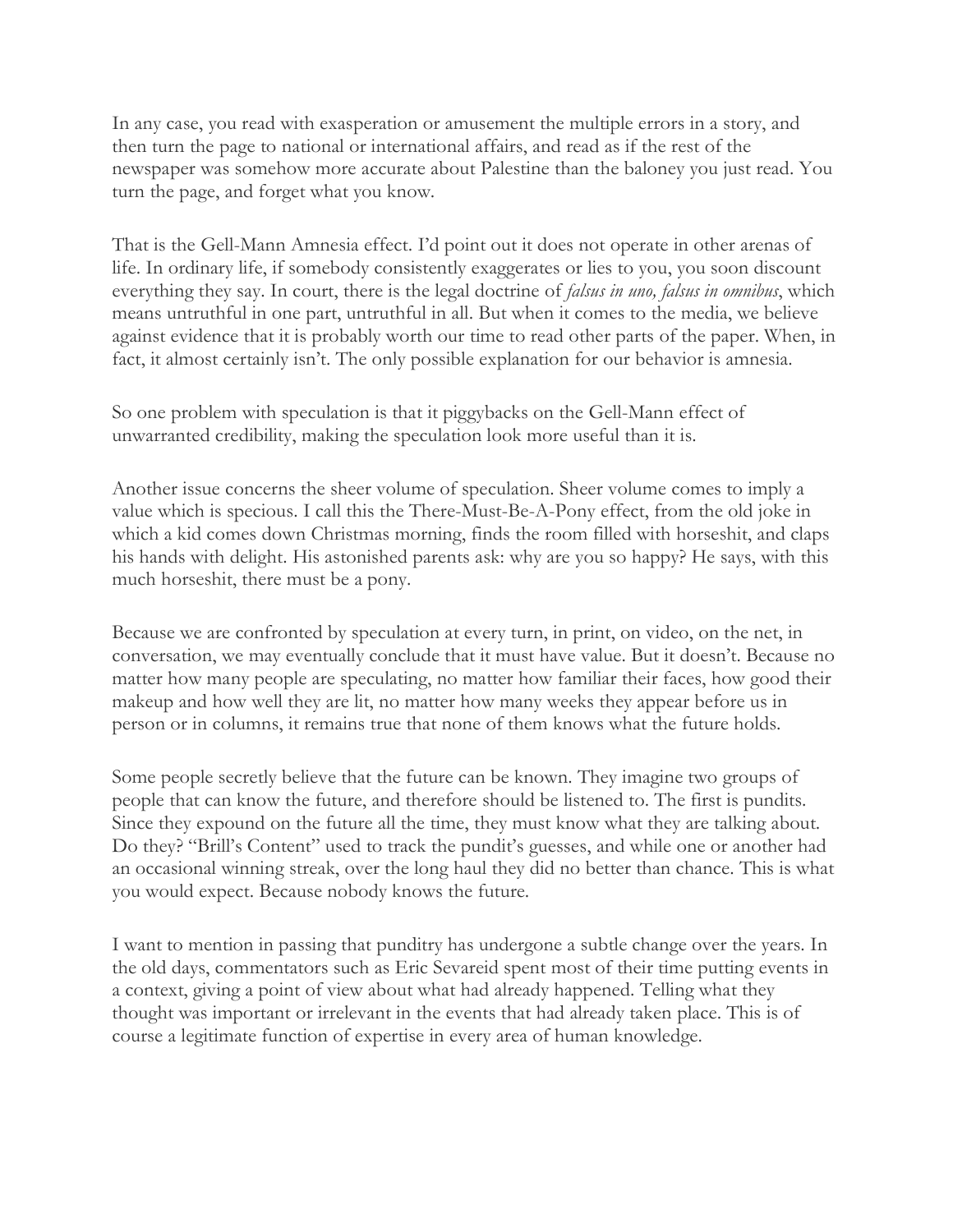But over the years the punditic thrust has shifted away from discussing what has happened, to discussing what may happen. And here the pundits have no benefit of expertise at all. Worse, they may, like the Sunday politicians, attempt to advance one or another agenda by predicting its imminent arrival or demise. This is politicking, not predicting.

The second group that some people imagine may know the future are specialists of various kinds. They don't, either. As a limiting case, I remind you there is a new kind of specialist occupation—I refuse to call it a discipline, or a field of study—called futurism. The notion here is that there is a way to study trends and know what the future holds. That would indeed be valuable, if it were possible. But it isn't possible. Futurists don't know any more about the future than you or I. Read their magazines from a couple of years ago and you'll see an endless parade of error.

Expertise is no shield against failure to see ahead. That's why it was Thomas Watson, head of IBM, who predicted the world only needed 4 or 5 computers. That is about as wrong a prediction as it is possible to make, by a man who had every reason to be informed about what he was talking about. Not only did he fail to anticipate a trend, or a technology, he failed to understand the myriad uses to which a general purpose machine might be put. Similarly, Paul Erlich, a brilliant academic who has devoted his entire life to ecological issues, has been wrong in nearly all his major predictions.

He was wrong about diminishing resources, he was wrong about the population explosion, and he was wrong that we would lose 50% of all species by the year 2000. He devoted his life to intensely felt issues, yet he has been spectacularly wrong.

All right, you may say, you'll accept that the future can't be known, in the way I am talking. But what about more immediate matters, such as the effects of pending legislation? Surely it is important to talk about what will happen if certain legislation passes. Well, no, it isn't. Nobody knows what is going to happen when the legislation passes. I give you two examples, one from the left and one from the right.

The first is the Clinton welfare reform, harshly criticized by his own left wing for caving in to the Republican agenda. The left's predictions were for vast human suffering, shivering cold, child abuse, terrible outcomes. What happened? None of these things. Child abuse declined. In fact, as government reforms go, its been a success; but Mother Jones still predicts dire effects just ahead.

This failure to predict the effects of a program was mirrored by the hysterical cries from the Republican right over raising the minimum wage. Chaos and dark days would surely follow as businesses closed their doors and the country was plunged into needless recession. But what was the actual effect? Basically, nothing. Who discusses it now? Nobody. What will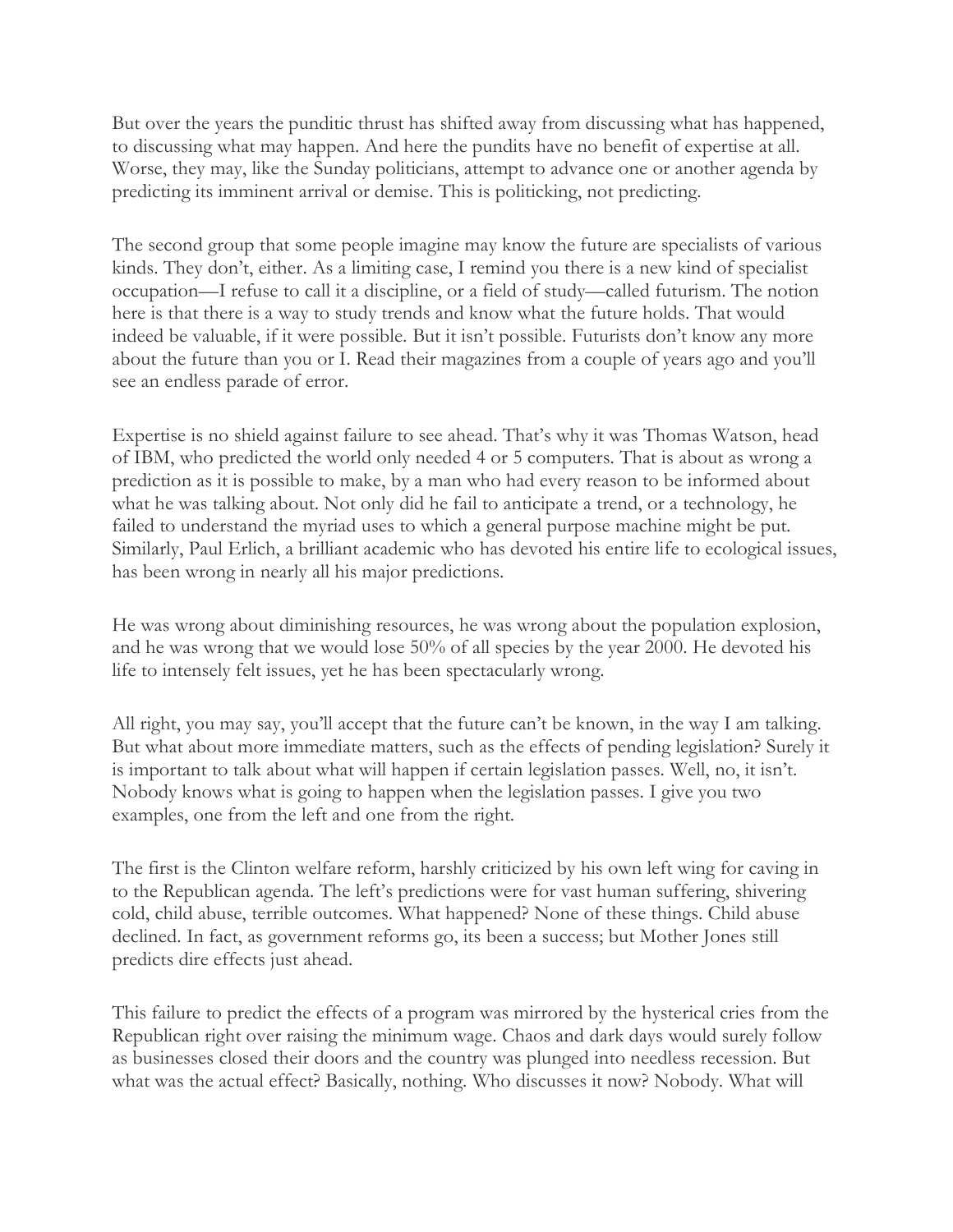happen if there is an attempt to raise the minimum wage again? The same dire predictions all over again. Have we learned anything? No.

But my point is, for pending legislation as with everything else, nobody knows the future.

The same thing is true concerning the effect of elections and appointments. What will be the effect of electing a certain president, or a supreme court justice? Nobody knows. Some of you are old enough to remember Art Buchwald's famous column from the days of the Johnson Administration. Buchwald wrote a "Thank God we don't have Barry Goldwater" essay, recalling how everyone feared Goldwater would get us into a major war. So we elected Johnson, who promptly committed 200,000 troops to Vietnam. That's what happens when you choose the dove-ish candidate. You get a war. Or, you elect the intellectually brilliant Jimmy Carter, and watch as he ends up personally deciding who gets to use the White House tennis courts. Or you elect Richard Nixon because he can pull the plug on Vietnam, and he continues to fight for years. And then opens China.

Similarly, the history of the Supreme Court appointments is a litany of error in predicting how justices will vote once on the court. They don't all surprise us, but a lot of them do.

So, in terms of imminent events, can we predict anything at all? No. You need only look at what was said days before the Berlin Wall came down, to see nobody can predict even a few hours ahead. People said all sorts of silly things about the Communist empire just hours before its collapse. I can't quote them, because that would mean I had looked them up and had facts at hand, and I have promised you not to do that. But take my word for it, you can find silly statements 24 hours in advance.

## NOBODY KNOWS THE FUTURE.

Now, this is not new information. It was Mark Twain who said, "I've seen a heap of trouble in my life, and most of it never came to pass."

And much of what politicians say is not so much a prediction as an attempt to make it come true. It's argument disguised as analysis. But it doesn't really persuade anybody. Because most people can see through it.

If speculation is worthless, why is there so much of it? Is it because people want it? I don't think so. I myself speculate that media has turned to speculation for media's own reasons. So now let's consider the advantages of speculation from a media standpoint.

1. It's incredibly cheap. Talk is cheap. And speculation shows are the cheapest thing you can put on television, They're almost as cheap as running a test pattern. Speculation requires no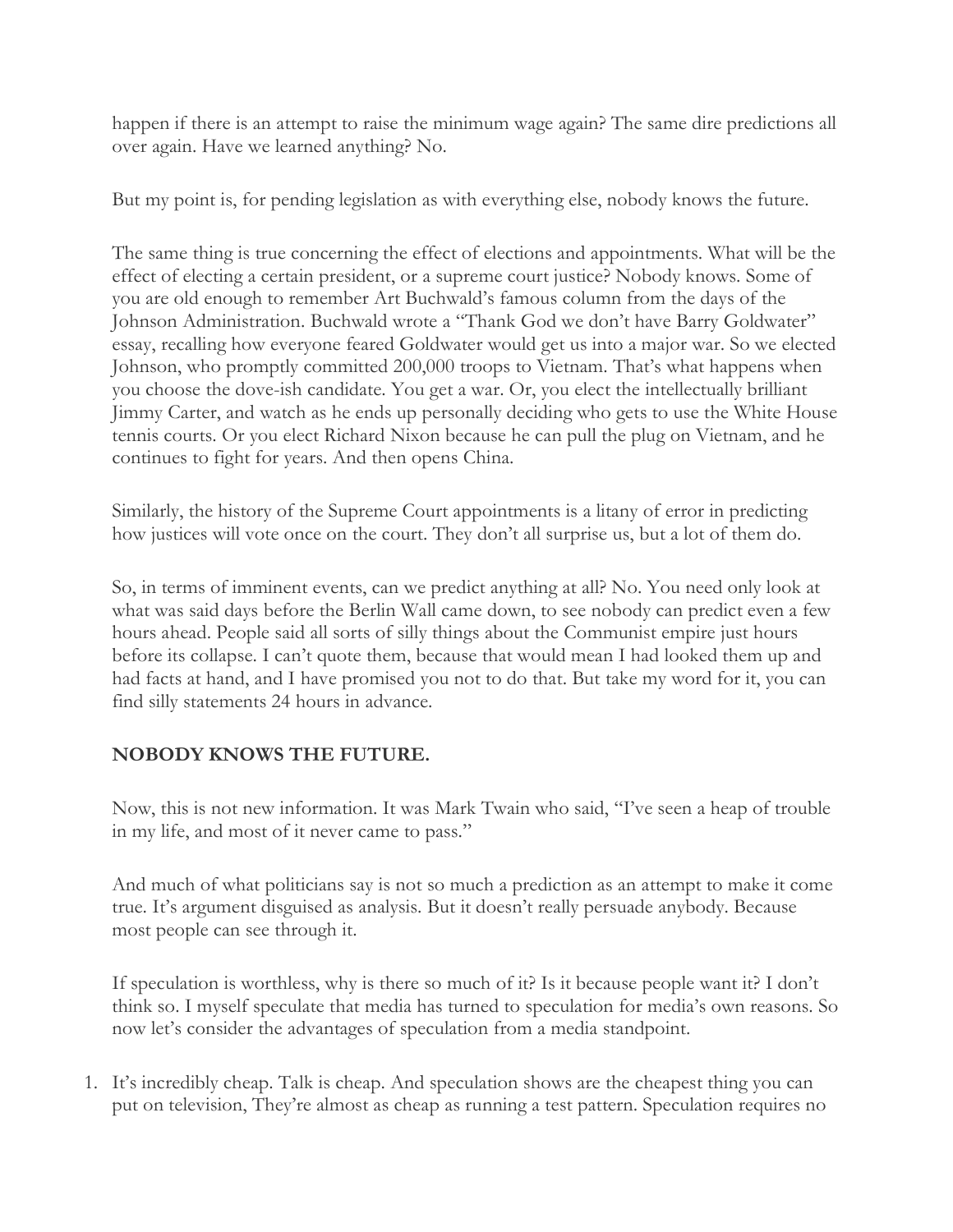research, no big staff. Minimal set. Just get the talking host, book the talking guests—of which there is no shortage—and you're done! Instant show. No reporters in different cities around the world, no film crews on location. No deadlines, no footage to edit, no editors…nothing! Just talk. Cheap.

2. You can't lose. Even though the speculation is correct only by chance, which means you are wrong at least 50% of the time, nobody remembers and therefore nobody cares. You are never accountable. The audience does not remember yesterday, let alone last week, or last month. Media exists in the eternal now, this minute, this crisis, this talking head, this column, this speculation.

One of the clearest proofs of this is the Currents of Death controversy. It originated with the New Yorker, which has been a gushing fountainhead of erroneous scientific speculation for fifty years. But my point is this: many of the people who ten years ago were frantic to measure dangerous electromagnetic radiation in their houses now spend thousands of dollars buying magnets to attach to their wrists and ankles, because of the putative healthful effects of magnetic fields. These people don't remember these are the same magnetic fields they formerly wanted to avoid. And since they don't remember, as a speculator on media, you can't lose.

Let me expand on this idea that you can't lose. It's not confined to the media. Most areas of intellectual life have discovered the virtues of speculation, and have embraced them wildly. In academia, speculation is usually dignified as theory. It's fascinating that even though the intellectual stance of the pomo deconstructionist era is against theory, particularly overarching theory, in reality what every academic wants to express is theory.

This is in part aping science, but it's also an escape hatch. Your close textual reading of Jane Austen could well be found wrong, and could be shown to be wrong by a more knowledgeable antagonist. But your theory of radical feminization and authoritarian revolt in the work of Jane Austen is untouchable. Your view of the origins of the First World War could be debated by other authorities more meticulous than you. But your New Historicist essay, which might include your own fantasy about what it would be like if you were a soldier during the first war… well, that's just unarguable.

A wonderful area for speculative academic work is the unknowable. These days religious subjects are in disfavor, but there are still plenty of good topics. The nature of consciousness, the workings of the brain, the origin of aggression, the origin of language, the origin of life on earth, SETI and life on other worlds… this is all great stuff. Wonderful stuff. You can argue it interminably. But it can't be contradicted, because nobody knows the answer to any of these topics—and probably, nobody ever will.

But that's not the only strategy one can employ. Because the media-educated public ignores and forgets past claims, these days even authors who present hard data are undamaged when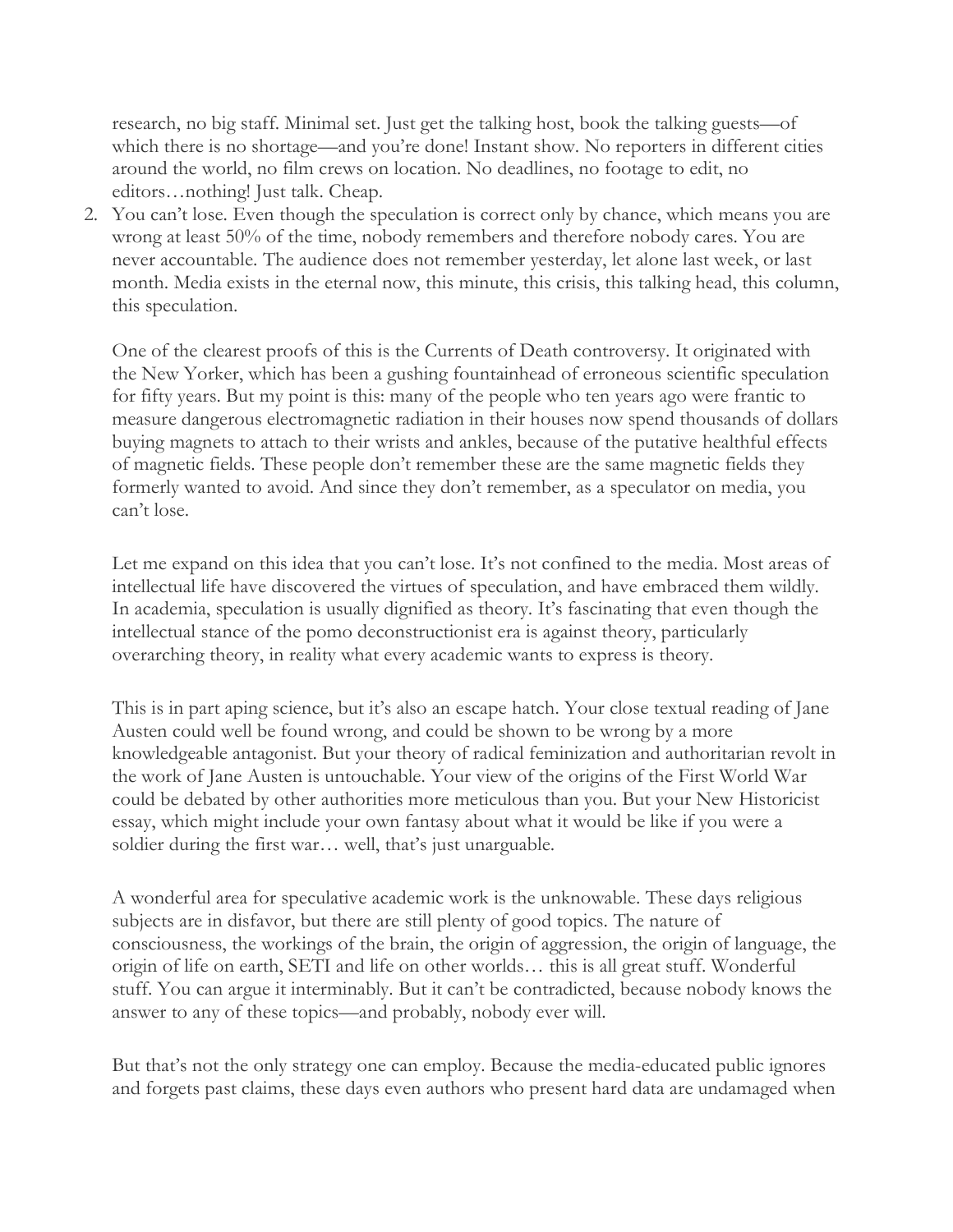the data is proven wrong. One of the most consistently wrong thinkers of recent years, Carol Gilligan of Harvard, once MS Magazine's Scientist of the Year, has had to retract (or modify) much of what she has ever written. Yet her reputation as a profound thinker and important investigator continues undiminished. You don't have to be right, any more. Nobody remembers.

Then there is the speculative work of anthropologists like Helen Fisher, who claim to tell us about the origins of love or of infidelity or cooperation by reference to other societies, animal behavior, and the fossil record. How can she be wrong? It's untestable, unprovable, just so stories.

And lest anyone imagine things are different in the hard sciences, consider string theory, for nearly twenty years now the dominant physical theory. More than one generation of physicists has labored over string theory. But—if I understand it correctly, and I may not string theory cannot be tested or proven or disproven. Although some physicists are distressed by the argument that an untestable theory is nevertheless scientific, who is going to object, really? Face it, an untestable theory is ideal! Your career is secure!

In short, the understanding that so long as you speculate, you can't lose is widespread. And it is perfect for the information age, which promises a cornucopia of knowledge, but delivers a cornucopia of snake oil.

Now, nowhere is it written that the media need be accurate, or useful. They haven't been for most or recorded history. So, now they're speculating… so what? What is wrong with it?

- 1. Tendency to excess. The fact that it's only talk makes drama and spectacle unlikely—unless the talk becomes heated and excessive. So it becomes excessive. Not every show features the Crossfire-style food fight, but it is a tendency on all shows.
- 2. "Crisisization" of everything possible. Most speculation is not compelling because most events are not compelling—Gosh, I wonder what will happen to the German Mark? Are they going to get their labor problems under control? This promotes the well-known media need for a crisis. Crisis in the German mark! Uh-oh! Look out! Crises unite the country, draw viewers in large numbers, and give something to speculate about. Without a crisis, the talk soon degenerates into debate about whether the refs should have used instant replay on that last football game. So there is a tendency to hype urgency and importance and be-therenow when such reactions are really not appropriate. Witness the interminable scroll at the bottom of the screen about the Queen Mother's funeral. Whatever the Queen mother's story may be, it is not a crisis. I even watched a scroll of my own divorce roll by for a couple of days on CNN. It's sort of flattering, even though they got it wrong. But my divorce is surely not vital breaking news.
- 3. Superficiality as a norm. Gotta go fast. Hit the high points. Speculation adds to the superficiality. That's it, don't you think?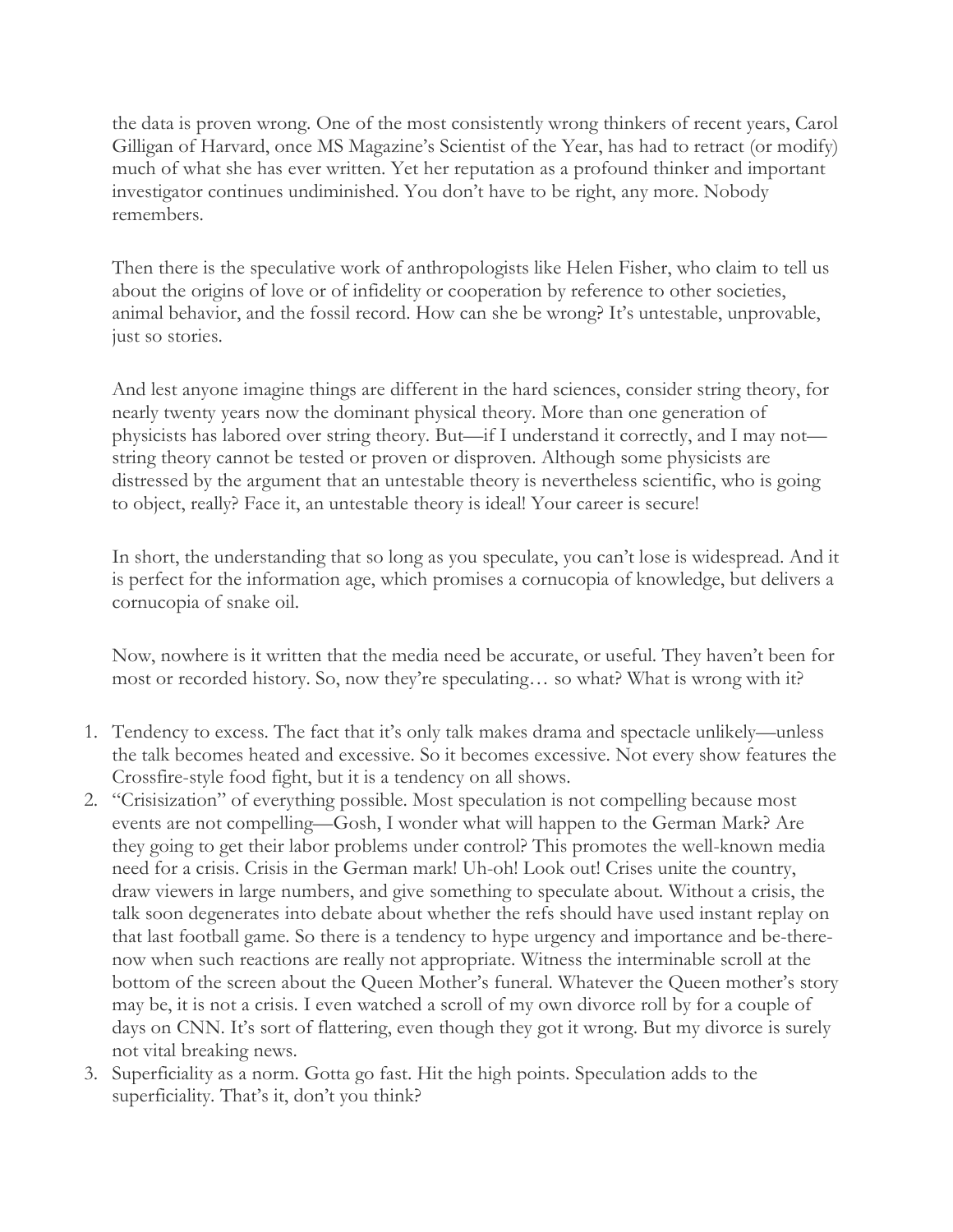- 4. Endless presentation of uncertainty and conflict may interfere with resolution of issues. There is some evidence that the television food fights not only don't represent the views of most people—who are not so polarized—but they may tend to make resolution of actual disputes more difficult in the real world. At the very least, these food fights obscure the recognition that disputes are resolved every day. Compromise is much easier from relatively central positions than it is from extreme and hostile, conflicting positions: Greenpeace Spikers vs the Logging Industry.
- 5. The interminable chains of speculation paves the way to litigation about breast implants, hysteria over Y2K and global warming, articles in The New Yorker about currents of death, and a variety of other results that are not, by any thoughtful view, good things to happen. There comes to be a perception—convenient to the media—that nothing is, in the end, knowable for sure. When in fact, that's not true.

Let me point to a demonstrable bad effect of the assumption that nothing is really knowable. Whole word reading was introduced by the education schools of the country without, to my knowledge, any testing of the efficacy of the new method. It was simply put in place. Generations of teachers were indoctrinated in its methods. As a result, the US has one of the highest illiteracy rates in the industrialized world. The assumption that nothing can be known with certainty does have terrible consequences.

As GK Chesterton said (in a somewhat different context), "If you believe in nothing you'll believe in anything." That's what we see today. People believe in anything.

But just in terms of the general emotional tenor of life, I often think people are nervous, jittery in this media climate of what if, what if, maybe, perhaps, could be—when there is simply no reason to feel nervous. Like a bearded nut in robes on the sidewalk proclaiming the end of the world is near, the media is just doing what makes it feel good, not reporting hard facts. We need to start seeing the media as a bearded nut on the sidewalk, shouting out false fears. It's not sensible to listen to it.

We need to start remembering that everybody who said that Y2K wasn't a real problem was either shouted down, or kept off the air. The same thing is true now of issues like species extinction and global warming. You never hear anyone say it's not a crisis. I won't go into it, because it might lead to the use of facts, but I'll just mention two reports I speculate you haven't heard about. The first is the report in Science magazine January 18 2001 (Oops! a fact) that contrary to prior studies, the Antarctic ice pack is increasing, not decreasing, and that this increase means we are finally seeing an end to the shrinking of the pack that has been going on for thousands of years, ever since the Holocene era. I don't know which is more surprising, the statement that it's increasing, or the statement that its shrinkage has preceded global warming by thousands of years.

The second study is a National Academy of Sciences report on the economic effects to the US economy of the last El Nino warming event of 1997. That warming produced a net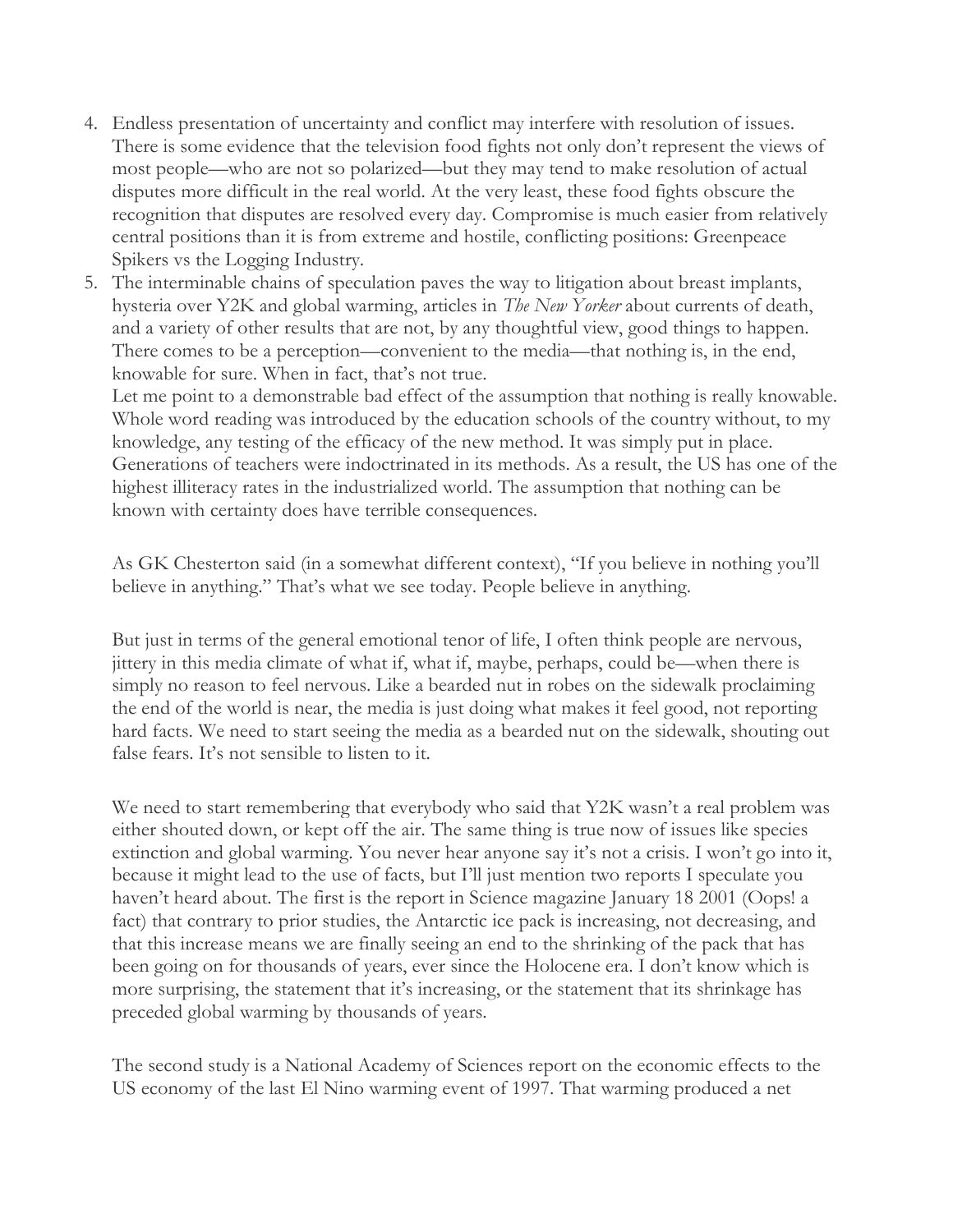benefit of 15 billion dollars to the economy. That's taking into account 1.5 billion loss in California from rain, which was offset by decreased fuel bills for a milder winter, and a longer growing season. Net result 15 billion in increased productivity.

The other thing I will mention to you is that during the last 100 years, while the average temperature on the globe has increased just .3 C, the magnetic field of the earth declined by 10%. This is a much larger effect than global warming and potentially far more serious to life on this planet. Our magnetic field is what keeps the atmosphere in place. It is what deflects lethal radiation from space. A reduction of the earth's magnetic field by ten percent is extremely worrisome.

But who is worried? Nobody. Who is raising a call to action? Nobody. Why not? Because there is nothing to be done. How this may relate to global warming I leave for you to speculate on your own time.

Personally, I think we need to start turning away from media, and the data shows that we are, at least from television news. I find that whenever I lack exposure to media I am much happier, and my life feels fresher.

In closing, I'd remind you that while there are some things we cannot know for sure, there are many things that can be resolved, and indeed are resolved. Not by speculation, however. By careful investigation, by rigorous statistical analysis. Since we're awash in this contemporary ocean of speculation, we forget that things can be known with certainty, and that we need not live in a fearful world of interminable unsupported opinion. But the gulf that separates hard fact from speculation is by now so unfamiliar that most people can't comprehend it. I can perhaps make it clear by this story:

On a plane to Europe, I am seated next to a guy who is very unhappy. Turns out he is a doctor who has been engaged in a two-year double blind study of drug efficacy for the FDA, and it may be tossed out the window. Now a double-blind study means there are four separate research teams, each having no contact with any other team—preferably, they're at different universities, in different parts of the country. The first team defines the study and makes up the medications, the real meds and the controls. The second team administers the medications to the patients. The third team comes in at the end and independently assesses the effect of the medications on each patient. The fourth team takes the data and does a statistical analysis. The cost of this kind of study, as you might imagine, is millions of dollars. And the teams must never meet.

My guy is unhappy because months after the study is over, he in the waiting room of Frankfurt airport and he strikes up a conversation with another man in the lounge, and they discover—to their horror—that they are both involved in the study. My guy was on the team that administered the meds. The other guy is on the team doing the statistics. There isn't any